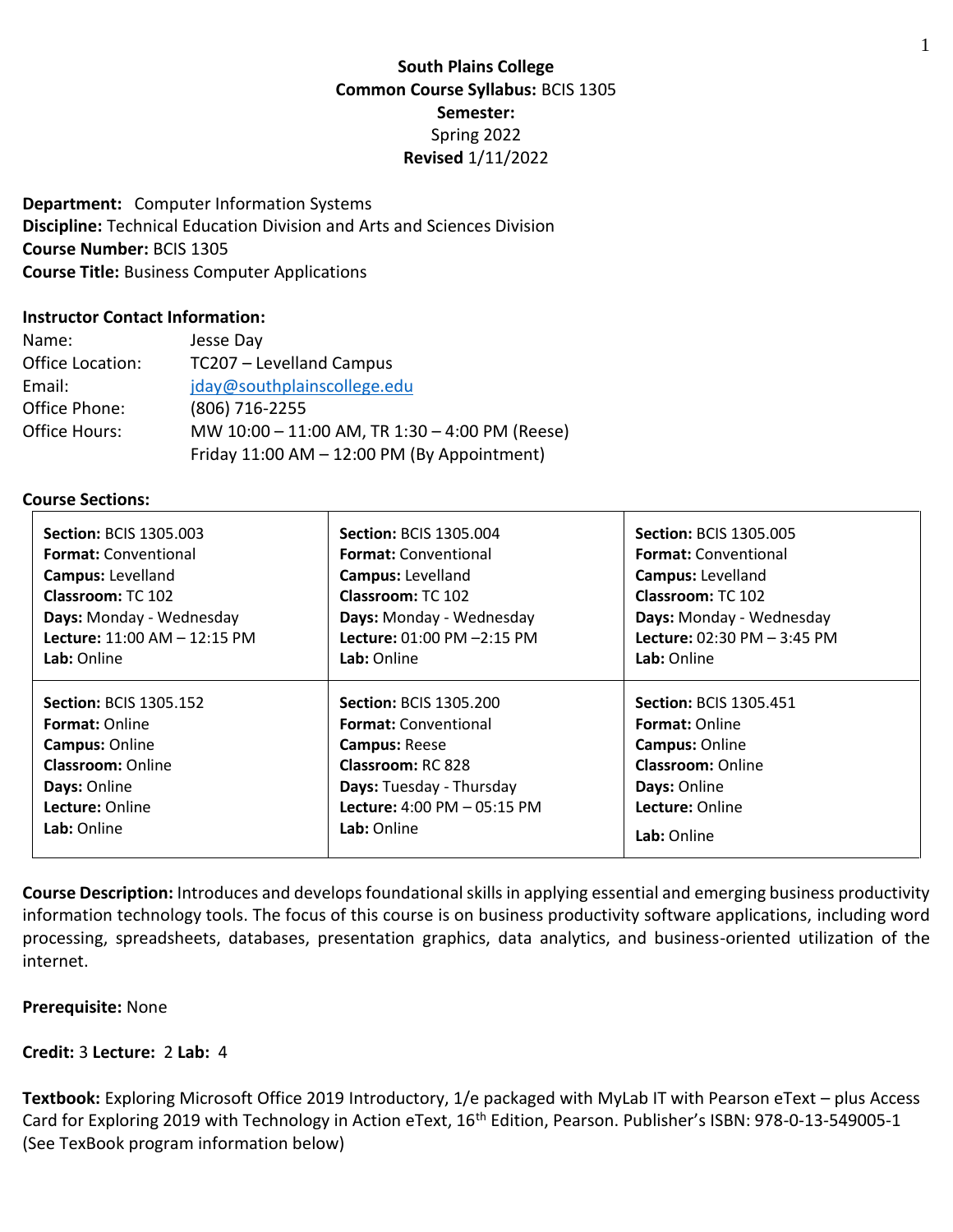# **TexBook Program:** *This course is in the SPC TexBook program, so you do not need to purchase a textbook or access code for this course.*

- **What is TexBook?** The required textbook/digital content for this course is available to you in Blackboard from the first day of class. The fee for the textbook/digital content is the lowest price available from the publisher and bookstore and is included in your tuition/fee payment.
- **How do I access my TexBook?** Your course material is in your Blackboard course from the first day of class. Access to your course material is provided either by RedShelf or other links inside your Blackboard course. RedShelf (and many publisher's) ebook features include the ability to hear the text read aloud, highlight, take notes, create flash cards, see word definitions, build study guides, print select pages, and download 100% of the book for offline access.
- **Help with TexBook issues and support:** check with your professor or visit: **<https://support.vitalsource.com/hc/en-us/requests/new>** (available 24/7 via chat, email, phone, and text)
- **Opting out of TexBook:** Participating in TexBook is not mandatory, and you can choose to opt out. However, by opting out you will lose access to the course textbook/digital content and competitive pricing, and you will need to purchase the required course material on your own. If you drop the class or opt-out before the opt-out deadline, the TexBook fee will be automatically refunded to your SPC account. The opt-out deadline for Fall and Spring is the twelfth-class day. The opt-out deadline for shorter terms varies between the second- and thirdclass day.

*\*Please consult with your professor before deciding to opt-out.* If you still feel that you should purchase the course textbook/materials on your own, send an **opt-out email** to **[tfewell4texasbookcompany@gmail.com](mailto:tfewell4texasbookcompany@gmail.com)**. Include your first name, last name, student ID number, and the course you are opting out of. Once you have been opted-out, you will receive a confirmation email. If you need assistance with the process, contact the SPC Bookstore:

**Email**: tfewell@texasbook.com / **Phone**: 806-716-2399 **Email**: agamble@texasbook.com / **Phone**: 806-716-4610

# **Supplies:**

- Microsoft Office 365 Education or Office 2019 with Access
- Reliable Internet Connection
- Computer with Windows OS (Recommended) or Mac OS (Not a Chromebook)
- Mac OS will not run Access 2019. SPC Lab computers or the VMWare Horizon Client is recommended (See Blackboard for installation instructions).
- Google Chrome or Mozilla Firefox

**This course partially satisfies a Core Curriculum Requirement**: Institutional Foundational Component Area (090)

# **Core Curriculum Objectives addressed:**

- **Communications skills**—to include effective written, oral and visual communication
- **Critical thinking skills**—to include creative thinking, innovation, inquiry, and analysis, evaluation and synthesis of information
- **Teamwork**—to include the ability to consider different points of view and to work effectively with others to support a shared purpose or goal

# **Student Learning Outcomes:**

- 1. Describe the fundamentals of information technology concepts hardware, software, security, and privacy.
- 2. Demonstrate proper file management techniques to manipulate electronic files and folders in local, network, and online environments.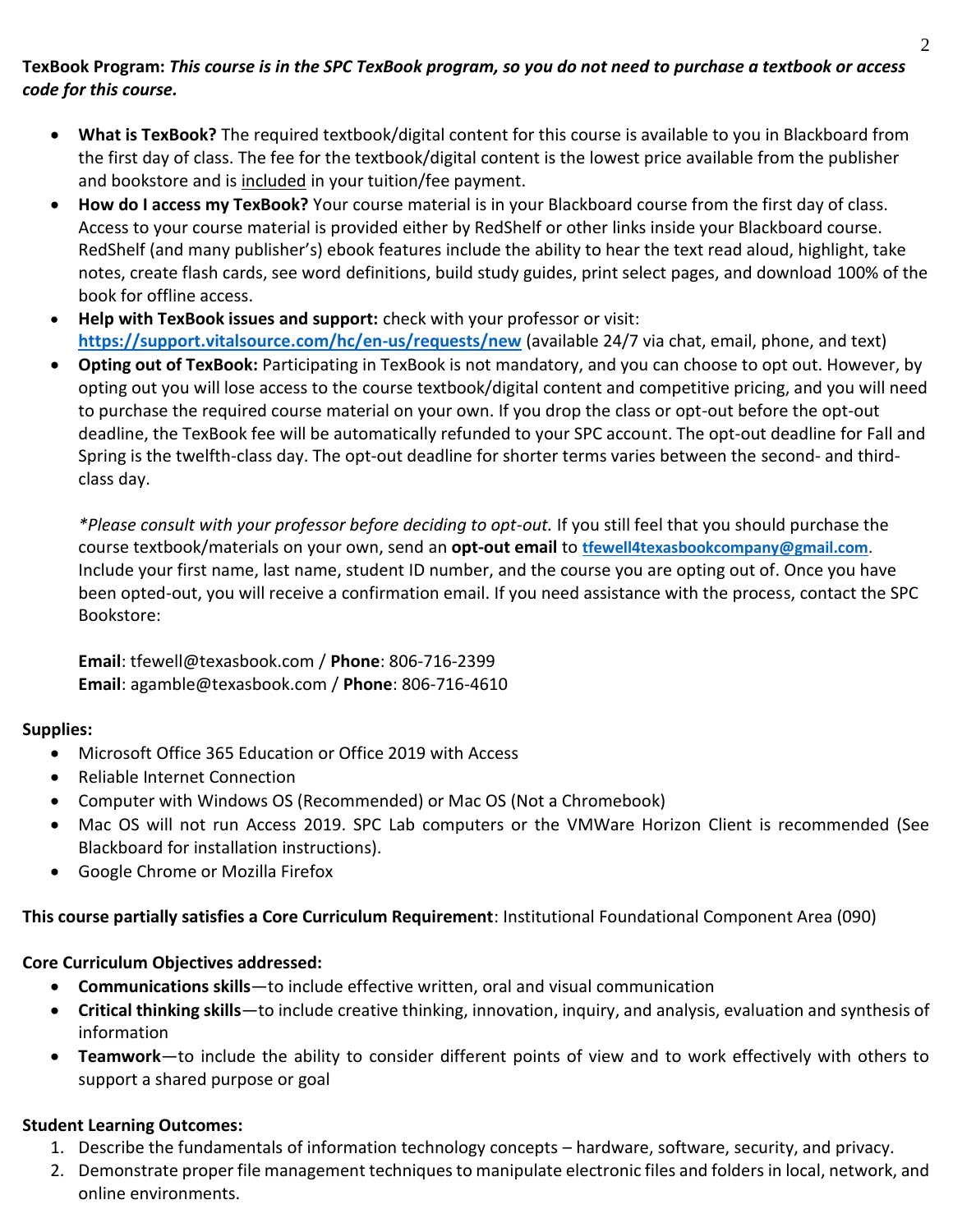- 3. Create business documents with word processing software using spelling and grammar check, format and layout, tables, citations, graphics, and mail merge.
- 4. Create business documents and analyze data with spreadsheet software using (1) tables, sorting, filtering, charts and graphics, pivot tables, macros; (2) statistical, financial, logical and look-up functions and formulas; and (3) add-ins.
- 5. Create business multimedia presentations with presentation software using templates, lists, groups, themes, colors, clip art, pictures, tables, transitions, animation, video, charts, and views.
- 6. Create databases and manage data with database software using tables, fields, relationships, indexes, keys, views, queries, forms, reports, and import/export functions.
- 7. Integrate business software applications.
- 8. Use web-based technologies to conduct ethical business research.
- 9. Use "goal seeking" and "what-if analysis" to solve problems, make adjustments or offer recommendations in a business environment.

**Student Learning Outcomes Assessment:** There will be required modules that include a pre-test, instruction/assignment, and post-test in each of the following sections: Essential Computing Concepts, PowerPoint, Word, Excel, and Access. There will be a team project consisting of online discussion, collaboration, research, a PowerPoint presentation, and documentation.

**Course Evaluation:** Students will be evaluated by assignments, exams, and projects.

| Category     | Percentage |
|--------------|------------|
| Pre-tests    | 10%        |
| Assignments  | 50%        |
| Exams        | 25%        |
| Team Project | 15%        |

**Attendance Policy:** Students are expected to attend all classes in order to be successful in a course. The student may be administratively withdrawn from the course when absences become excessive as defined in the course syllabus.

Class attendance, even online, is extremely important in order to meet the objectives of this course. A student is responsible for initiating his or her own withdrawal, if that becomes necessary. If a student is administratively withdrawn from the class by the professor, the grade appearing on the transcript will be at the professor's discretion, an 'X' or 'F'.

Administrative withdrawal may occur if the student has missed six (6) class periods for MWF classes, four (4) class periods for MW/TR classes, two (2) class periods for hybrid classes or if the professor decides absences are excessive due to nonparticipation or incomplete coursework. When enrolled in an online course, students must login to Blackboard/MyLab IT two times per week. Two weeks of non-participation in an online course may also result in an administrative drop.

A student who stops attending AND stops completing assignments, must take the responsibility of contacting the Registrar's Office to drop the class. **Students will not be dropped from this course for non-attendance.** It is the student's responsibility to initiate the drop process if you decide not to complete the course. Students who stop attending and do not complete the coursework will receive an F at the end of the semester. PLEASE NOTE: The last day to drop this course is Thursday, April 28, 2022

See the General Catalog Attendance Policy for additional information.

**COVID-19**: If you are experiencing any of the following symptoms, please do not attend class and either seek medical attention or get tested for COVID-19.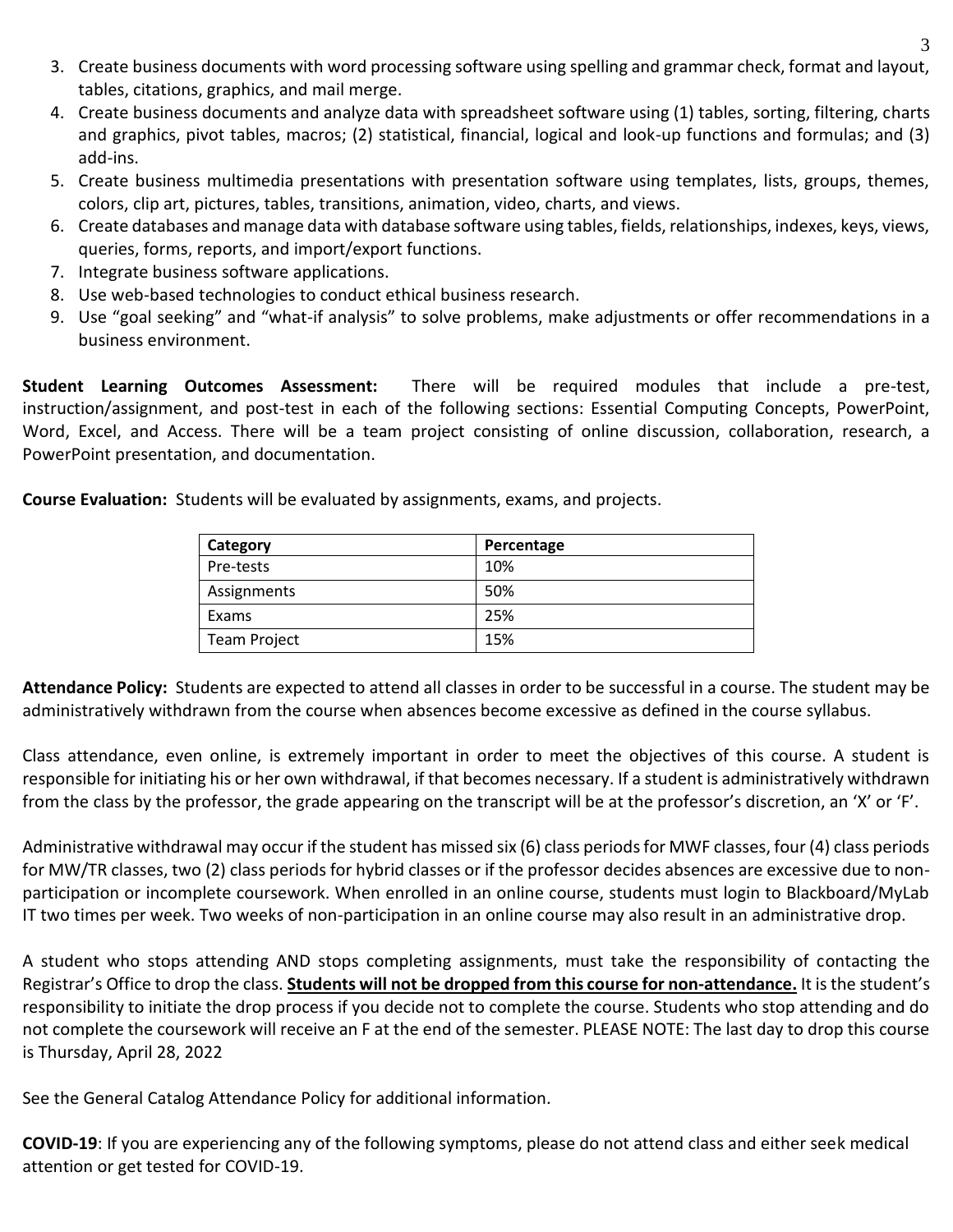- Cough, shortness of breath, difficulty breathing
- Fever or chills
- Muscles or body aches
- Vomiting or diarrhea
- New loss of taste and smell

Please also notify DeEtte Edens, BSN, RN, Associate Director of Health & Wellness, at [dedens@southplainscollege.edu](mailto:dedens@southplainscollege.edu) or 806-716-2376.

**Plagiarism and Cheating:** Students are expected to do their own work on all projects, quizzes, assignments, examinations, and papers. Failure to comply with this policy will result in an F for the assignment and can result in an F for the course if circumstances warrant.

Plagiarism violations include, but are not limited to, the following:

- 1. Turning in a paper that has been purchased, borrowed, or downloaded from another student, an online term paper site, or a mail order term paper mill.
- 2. Cutting and pasting together information from books, articles, other papers, or online sites without providing proper documentation.
- 3. Using direct quotations (three or more words) from a source without showing them to be direct quotations and citing them.
- 4. Missing in-text citations.

Cheating violations include, but are not limited to, the following:

- 1. Obtaining an examination by stealing or collusion.
- 2. Discovering the content of an examination before it is given.
- 3. Using an unauthorized source of information (notes, textbook, text messaging, internet, apps) during an examination, quiz, or homework assignment.
- 4. Entering an office or building to obtain unfair advantage.
- 5. Taking an examination for another.
- 6. Altering grade records.
- 7. Copying another's work during an examination or on a homework assignment.
- 8. Rewriting another student's work in Peer Editing so that the writing is no longer the original student's work.
- 9. Taking pictures of a test, test answers, or someone else's paper.

**Drop Policy:** You may be dropped with an X or F for any of the following reasons:

- 1. Attendance
	- a. You do not follow the guidelines of the attendance policy listed above.
- 2. Participation, completion of homework, exams, and team project
	- a. You have missed several homework assignments.
	- b. You have missed two or more exams.
	- c. You have not participated with your assigned team.
- 3. Academic Integrity
	- a. Cheating, plagiarism, or sharing your work with others as listed above.

**Student-Owned Computer Equipment:** Students may choose to use their own computer equipment to complete the assigned coursework. SPC provides Microsoft Office to students for installation and use on their personal computers. It is the sole responsibility of the student to ensure their computer system meets the minimum requirements for all required or suggested software. It is also the sole responsibility of the student to ensure their computer system is in working order, free of malware, and sufficient to complete the assigned coursework. Computer or system malfunction or failure is not an excuse for late coursework. The instructor is not liable for the student's computer maintenance and cannot troubleshoot or repair issues on student-owned computers. If the student needs computer assistance, they can contact the SPC student helpdesk.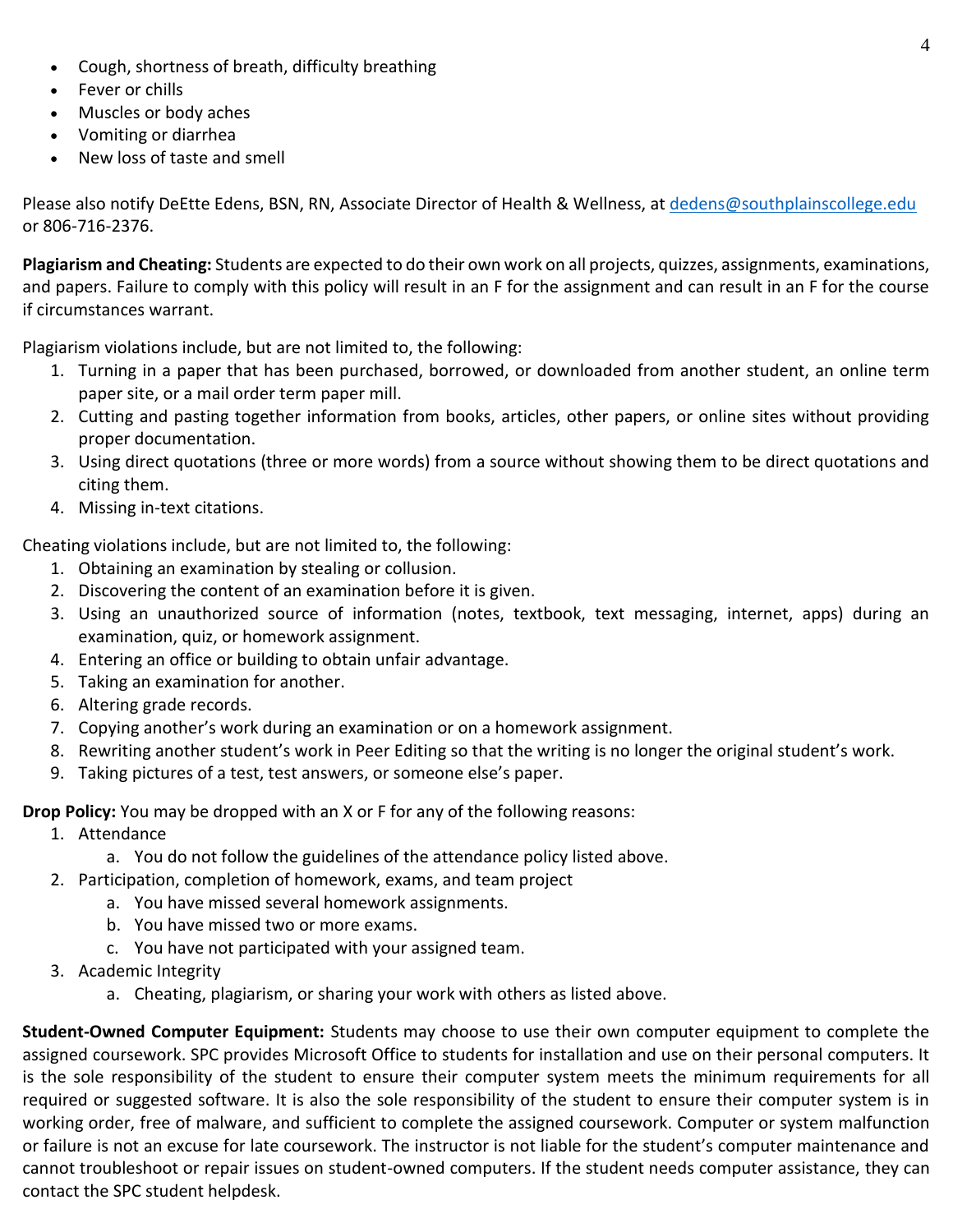# **SPC Help Desk**

Telephone Number: Help Desk at (806) 716-2600 E-mail[: helpdesk@southplainscollege.edu](mailto:helpdesk@southplainscollege.edu) Location: Library Lobby – Levelland Normal Hours: Monday - Friday: 8:00 a.m. - 4:00 p.m.

# **SPC Tutors**

Tutoring is FREE for all currently enrolled students. Make an appointment or drop-in for help at any SPC location or online! Visit the link below to learn more about how to book an appointment, view the tutoring schedule, get to know the tutors, and view tutoring locations.

<http://www.southplainscollege.edu/exploreprograms/artsandsciences/teacheredtutoring.php>

### **Tutor.com**

You also have 180 FREE minutes of tutoring with tutor.com each week, and your hours reset every Monday morning. Log into Blackboard, click on tutor.com link on the left-hand tool bar and grab a session with a tutor. You can access tutor.com tutors during the following times:

- Monday-Thursday  $8:00$  p.m.  $-8:00$  a.m.
- Weekends starting Fridays at 6:00 p.m. through Monday mornings at 8:00 a.m.

**Student Code of Conduct Policy**: Any successful learning experience requires mutual respect on the part of the student and the instructor. Neither instructor nor student should be subject to others' behavior that is rude, disruptive, intimidating, aggressive, or demeaning**.** Student conduct that disrupts the learning process or is deemed disrespectful or threatening shall not be tolerated and may lead to disciplinary action and/or removal from class.

**Diversity Statement:** In this class, the teacher will establish and support an environment that values and nurtures individual and group differences and encourages engagement and interaction. Understanding and respecting multiple experiences and perspectives will serve to challenge and stimulate all of us to learn about others, about the larger world and about ourselves. By promoting diversity and intellectual exchange, we will not only mirror society as it is, but also model society as it should and can be.

**Disability Statement:** Students with disabilities, including but not limited to physical, psychiatric, or learning disabilities, who wish to request accommodations in this class should notify the Disability Services Office early in the semester so that the appropriate arrangements may be made. In accordance with federal law, a student requesting accommodations must provide acceptable documentation of his/her disability to the Disability Services Office. For more information, call or visit the Disability Services Office at Levelland (Student Health & Wellness Office) 806-716-2577, Reese Center (Building 8) 806-716-4675, or Plainview Center (Main Office) 806-716-4302 or 806-296-9611.

**Nondiscrimination Policy:** South Plains College does not discriminate on the basis of race, color, national origin, sex, disability or age in its programs and activities. The following person has been designated to handle inquiries regarding the non-discrimination policies: Vice President for Student Affairs, South Plains College, 1401 College Avenue, Box 5, Levelland, TX 79336. Phone number 806-716-2360.

**Title IX Pregnancy Accommodations Statement** If you are pregnant, or have given birth within six months, Under Title IX you have a right to reasonable accommodations to help continue your education. To [activate](http://www.southplainscollege.edu/employees/manualshandbooks/facultyhandbook/sec4.php) accommodations you must submit a Title IX pregnancy accommodations request, along with specific medical documentation, to the Director of Health and Wellness. Once approved, notification will be sent to the student and instructors. It is the student's responsibility to work with the instructor to arrange accommodations. Contact the Director of Health and Wellness at 806-716-2362 or email [cgilster@southplainscollege.edu](mailto:cgilster@southplainscollege.edu) for assistance.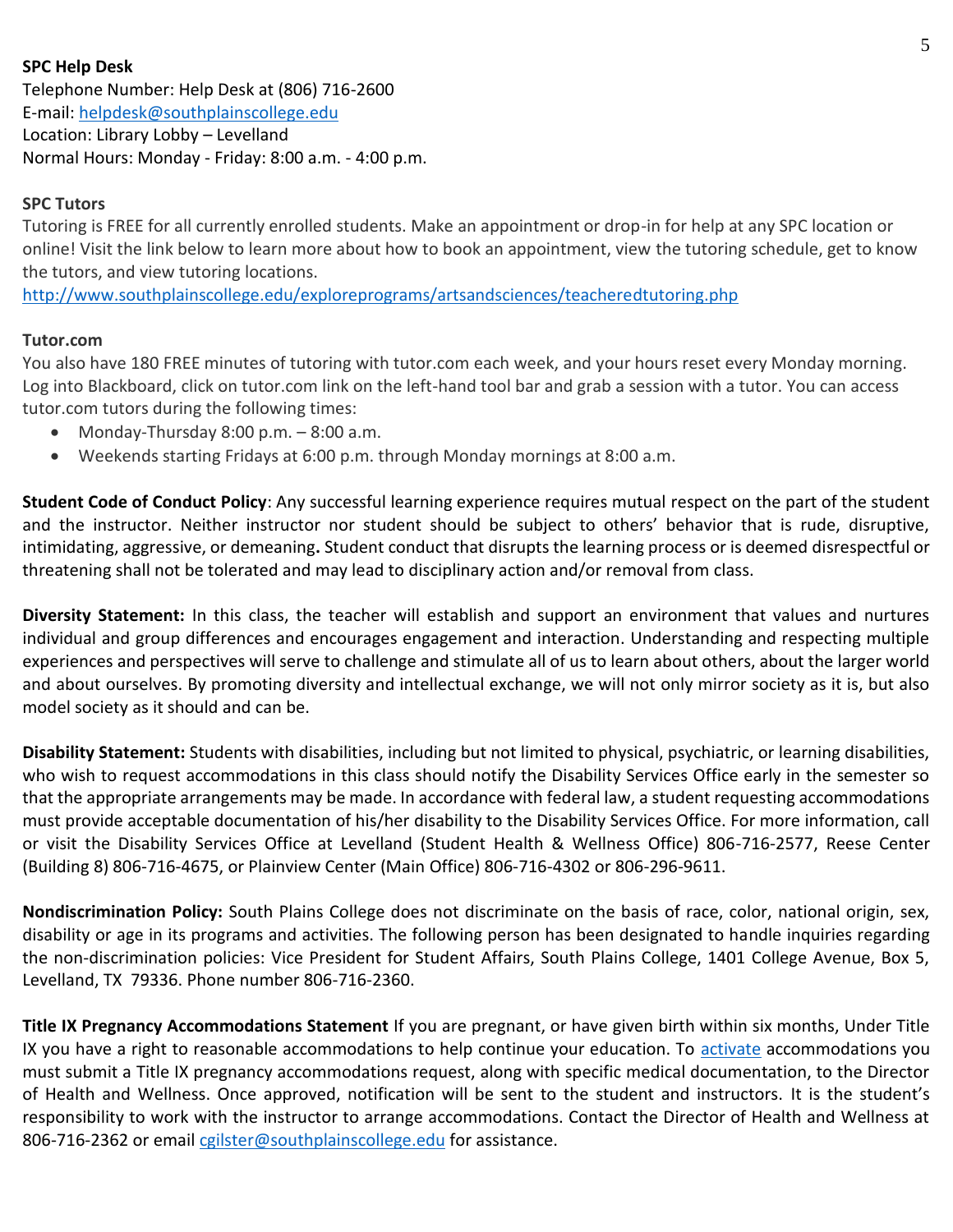**Campus Concealed Carry**: Texas Senate Bill - 11 (Government Code 411.2031, et al.) authorizes the carrying of a concealed handgun in South Plains College buildings only by persons who have been issued and are in possession of a Texas License to Carry a Handgun. Qualified law enforcement officers or those who are otherwise authorized to carry a concealed handgun in the State of Texas are also permitted to do so. Pursuant to Penal Code (PC) 46.035 and South Plains College policy, license holders may not carry a concealed handgun in restricted locations. For a list of locations and Frequently Asked Questions, please refer to the Campus Carry page at:

# <http://www.southplainscollege.edu/campuscarry.php>

Pursuant to PC 46.035, the open carrying of handguns is prohibited on all South Plains College campuses. Report violations to the College Police Department at 806-716-2396 or 9-1-1.

**COVID-19 Face Covering Requirement:** It is the policy of South Plains College for the Fall 2020 semester that as a condition of on-campus enrollment, all students are required to engage in safe behaviors to avoid the spread of COVID-19 in the SPC community. Such behaviors specifically include the requirement that all students properly wear CDCcompliant face coverings while in SPC buildings including in classrooms, labs, hallways, and restrooms. Failure to comply with this policy may result in dismissal from the current class session. If the student refuses to leave the classroom or lab after being dismissed, the student may be referred to the Dean of Students on the Levelland campus or the Dean/Director of external centers for Student Code of Conduct Violation. For further information, please refer to the "Return to Campus Plan" at: <http://www.southplainscollege.edu/emergency/SPCReturnToCampusPlans.pdf>

# **IMPORTANT INFORMATION BELOW**

**Communication:** All communication for this class will be conducted through Blackboard using the Message tool. All students will be required to check their messages in Blackboard regularly for course updates and announcements. All replies will be sent using the Message tool in Blackboard. Please include your name, course name, and section number in communication.

**Additional Supplies:** Students are required to bring in their own headphones or audio devices to class each day to use for the audio part of computer lessons and programs. Students are required to obtain a flash drive to save and transport files for assignments.

**Pretest Assignments:** Pretest assignments will be given for each section and they are mandatory. They are a free 100% in the gradebook if completed before any other assignments in that section. If they are not completed before other assignments, or not completed at all, they will be recorded as a 0% in the gradebook.

**Assignments:** Assignments will be available through MyLab IT. The course calendar outlining due dates and availability times is available in Blackboard. There may also be homework assignments and projects assigned periodically throughout the semester. No late work is accepted! You are expected to complete all homework assignments within the due dates indicated. Missing homework assignments may result in an administrative drop.

It is important for you to start your homework early. Do not wait until the night it is due to report problems. If you report problems the night of an assignment, the instructor is not obligated to re-open those for you. Start your homework early in the week and complete it with time to spare!

Grader project assignments and four of the exams require Office 2019 or Office 365 installation on the computer. You cannot use the online Office applications to complete these assignments. These assignments can be completed on Windows 8 or 10 machines or on a Mac with Office 2019/365 installed. They cannot be completed on a Chromebook. Mac users may run into several compatibility issues or problems with the instructions. Also, Mac users will not be able to install Access 2019. I suggest all Mac users utilize the free VMWare Horizon Client to complete grader project assignments. Instructions for installation and use of this tool can be found in Blackboard. The Technology Center, Lubbock Center, Plainview Center, and Reese Campus all have open computer labs available for student use.